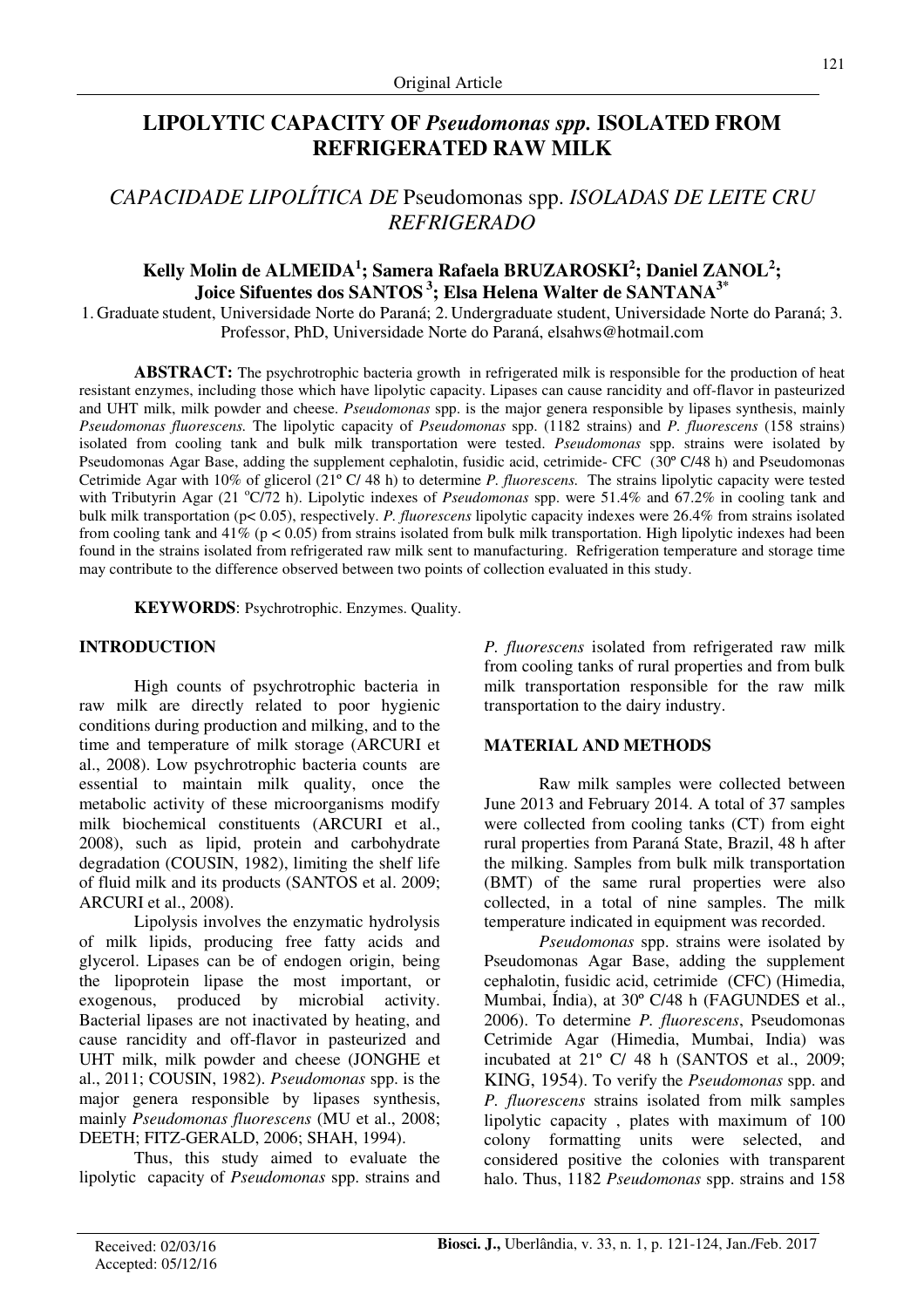Lipolytic capacity of *Pseudomonas* SPP… ALMEIDA, K. M. et al.

*P. fluorescens* strains were tested. Positive colonies were plated on Tributyrin Agar (Himedia, Mumbai, India) and incubated at 21 ºC/72 h (FRANK et al, 1992).

Differences in lipolytic capacity of strains isolated from CT and BMT were tested by Chisquare test ( $p<0.05$ ). The null hypothesis tested was that the lipolityc strains isolated from CT frequency was not different from that of BMT. Thus, the alternative hypothesis tested was that the lipolityc strains isolated from CT frequency was the same from that of BMT.

#### **RESULTS AND DISCUSSION**

From *Pseudomonas* spp. strains isolated from CT milk, 51.4% presented lipolytic capacity. Among *Pseudomonas* spp. strains isolated from BMT, a higher number of 67.2% presented lipolytic capacity (Table 1). Lipases are mainly produced at 21 °C, but they also occur at refrigeration temperature, during the log phase final of cellular growing (MAHIEU, 1991). This fact can explain the difference  $(p<0.05)$  observed in this study in the lipolytic strains frequency from CT and BMT (Table 1). The result of Chi-square test is to reject the null hypothesis, that is, the lipolityc strains frequency isolated from CT was different from that of BMT. At low temperature, *Pseudomonas* spp. had a short lag phase and a long stationary phase, and can survive for extended periods in milk residues (SORHAUNG; STEPANIAK 1997). Kumaresan et al. (2007) observed during 14 days a difference in lipolytic activity at 4 ºC and 7 ºC, with lower lipolytic capacity in temperatures under 4 ºC. According to these authors, the enzymatic activity also depends on the raw milk refrigeration time, tested at 0, 3, 5, 7 and 14 days of storage. In the present study, a similar result was obtained. Difference  $(p<0.05)$  between the number of lipolytic strains in milk storaged during 48 h (CT), with mean temperature of 3.8 ºC, and the raw milk delivered to the dairy industry (BMT), with mean temperature of 6.6 ºC was observed (Table 1).

**Table 1**. Lipolytic capacity of *Pseudomona*s spp. and *P. fluorescens* strains isolated from raw refrigerated milk from cooling tanks (CT) of rural properties and from bulk milk transportation (BMT) responsible for the raw milk transportation to the dairy industry.

| Sample     | $T^{\circ}C$ | <i>Pseudomonas</i> spp strains |     |                | <i>P. fluorescens</i> strains |    |                |
|------------|--------------|--------------------------------|-----|----------------|-------------------------------|----|----------------|
|            |              | TS                             | LS  | LS $(\%)$      | TS                            | LS | LS $(\%)$      |
| <b>CT</b>  | 3.8          | 1002                           | 515 | $51.4^b$       | 129                           | 34 | $26.4^{\circ}$ |
| <b>BMT</b> | 6.6          | 180                            | 121 | $67.2^{\rm a}$ | 29                            |    | $41.0^a$       |
| Total      | $---$        | 1182                           | 636 | 53.8           | 158                           | 46 | 29.1           |

Values with different lower cases in the same column differ significantly by the Chi-Square test ( $p < 0.05$ ); CT = raw refrigerated milk from cooling tanks; BMT = raw refrigerated milk from bulk milk transportation. TS= Tested strains; LS= Lipolytic strains.

The use of refrigeration without good practices during the raw production allows the psychrotrophic microorganisms growing that produces heat resistant lipases (IZIDORO et al., 2013). At low temperatures  $(4 \degree C)$ , the active transportation and the inner nutrients diffusion to bacterial cells are reduced. To compensate this mechanism, enzymatic production is increased, including lipases production (BUCK et al., 1986).

When the *P. fluorescens* strains lipolytic capacity in the raw refrigerated milk from cooling tanks (3.8 ºC) was compared to that from bulk milk transportation (6.6 ºC), we observed indexes of 26.4% and 41%, respectively (Table 1). Different results were observed by Arcuri et al. (2008), where all *P. fluorescens* strains isolated at  $4^{\circ}C$ ,  $7^{\circ}C$ ,  $10$ ºC and 21 ºC had lipolytic capacity. The enzymatic production of lipases, proteases and phospholipases is related with the temperature, microorganism growing phase, oxygen availability and medium composition. Its activity depends on temperature, pH and substrate concentration (NUÑEZ; NUÑEZ, 1983).

Milk thermal treatment such as pasteurization and ultra high temperature (UHT) reduces the lipolytic activity in 75% and 91.6%, respectively. However, extracellular lipases produced by psychrotrophic bacteria resist to sterilization at 130 °C/15 seconds (SHAH, 1994). The majority of bacterial lipases had specificity to sn-1 and sn-3 positions of the triacylglycerol, and can hydrolyse monoacylglicerols and diacylglycerols at higher speed when compared to triacylglicerols (ARCURI et al., 2006).

Besides rancidity and bitter taste, other problems and defects are caused due the *Pseudomonas* spp.enzymatic activity such as UHT milk gelation , fruit flavor (JONGHE et al., 2011;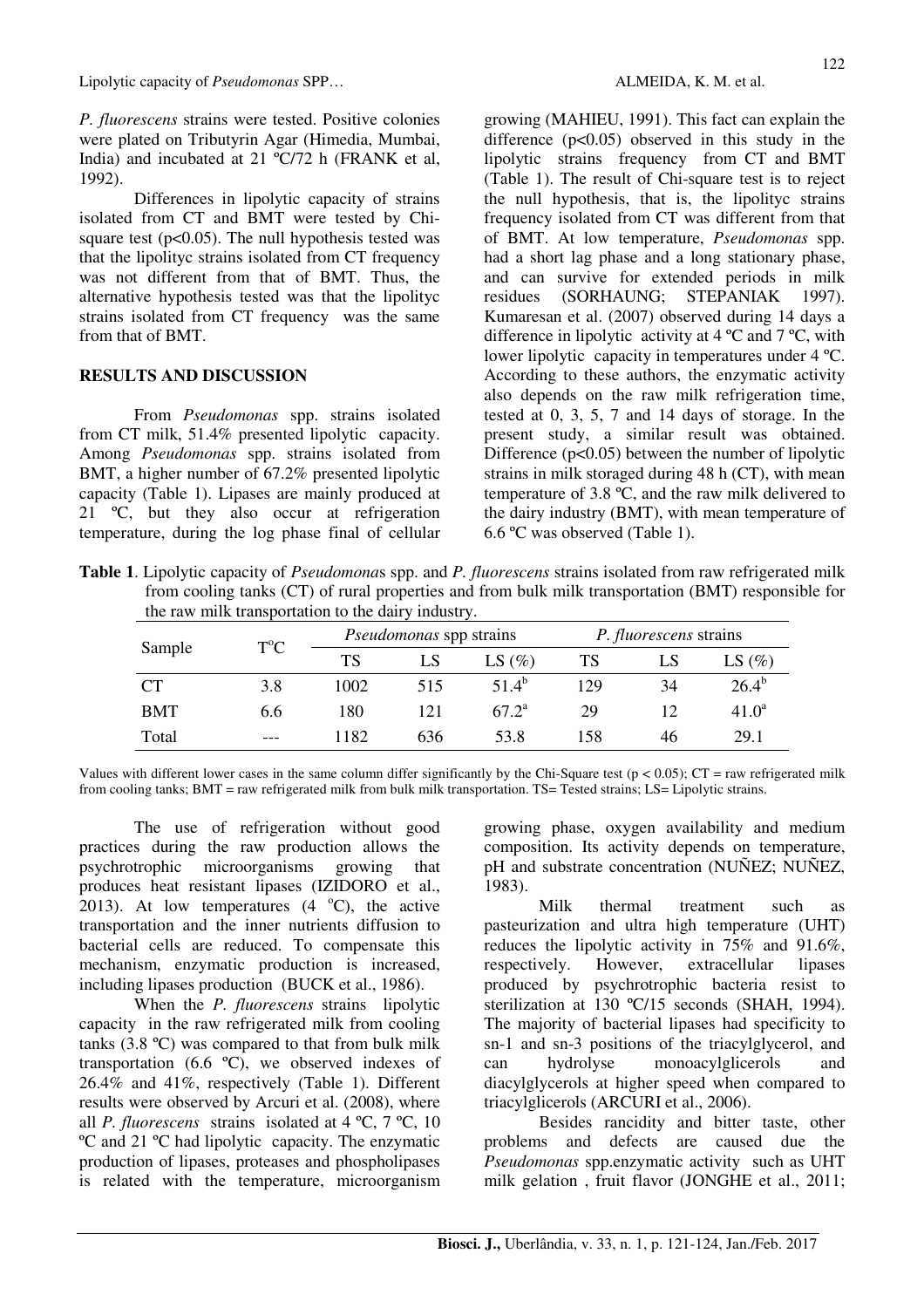MU et al., 2009), thermal stability, ethanol stability, false positive result to the search of milk fraud by wheat addition through the sialic acid determination and reduction in the cheese yielding (ARCURI et al., 2008).

#### **CONCLUSION**

In the refrigerated raw milk studied, high lipolytic capacity indexes of *Pseudomonas* spp. and *P. fluorescens* strains were observed, with higher values in milk from bulk milk transportation delivered to the dairy industry. Refrigeration temperature and storage time may contribute to the difference observed in the two collection points.

**RESUMO:** A multiplicação de bactérias psicrotróficas em leite refrigerado pode promover a síntese de enzimas resistentes ao calor, entre elas aquelas que tem capacidade lipolítica. As lipases podem promover rancidez, e defeitos de sabor em leite pasteurizado, UHT, leite em pós e queijos. *Pseudomonas* spp. é o principal gênero responsável pela síntese desta enzimas, principalmente a espécie *Pseudomonas fluorescens*. Avaliou-se a capacidade lipolítica de 1182 cepas de *Pseudomonas* spp. e 158 cepas de *P. fluorescens* isoladas de amostras de leite de tanques de resfriamento (TR) e caminhão tanque (CT) enviado ao beneficiamento. Foi utilizado o Agar base Pseudomonas com suplemento cephalotin, fusidic acid, cetrimide - CFC (30º C/48 h ) para isolamento das pseudomonas e Pseudomonas Cetrimide Agar com 10% de glicerol (21º C/ 48 h) para a espécie *P. fluorescens*. Para avaliação da capacidade lipolítica as cepas fora semeadas em Ágar Tributirina (21 ºC/72 h). O índice de lipólise das cepas de *Pseudomonas* spp. provenientes do leite do tanque de resfriamento e do caminhão tanque (p<0,05) foram de 51,4% e 62,7%, respectivamente. Foram também observados índices de capacidade lipolítica de *P. fluorescens* de 26,4% e 41% (p<0,05) para TR e CT, respectivamente. Altos índices de cepas lipolíticas foram encontrados nas cepas isoladas do leite cru refrigerado enviado ao beneficiamento. Temperatura de refrigeração e tempo de estocagem podem ter contribuído para a diferença observada na população lipolítica dos dois pontos de coleta avaliados.

**PALAVRAS-CHAVE**: Psicrotróficos. Enzimas. Qualidade.

### **REFERENCES**

ARCURI, E. F. et al. Microbiological quality of refrigerated milk on farms. Brazilian **Journal of Veterinary and Animal Science,** Belo Horizonte, v. 58, n. 3, p. 440-446, 2006. http://dx.doi.org/10.1590/S0102- 09352006000300024.

ARCURI, E. F. et al. Counting, isolation and characterization of psychrotrophic bacteria from refrigerated raw milk. **Ciência Rural,** Santa Maria, v. 38, n. 8, p. 2250-2255, 2008. http://dx.doi.org/10.1590/S0103- 84782008000800025.

BUCK, A. R.; HAYES, P. R.; ROBINSON, D. S. Lipase production by a strain of *Pseudomonas fluorescens* in whole milk and skimmed milk. **Food Microbiology**, Ilinois , v. 3, n. 1, p. 37-44, 1986. http://dx.doi.org/10.1016/S0740-0020(86)80024-7.

COUSIN, M.A. Presence and activity of psychrotrophic microorganisms in milk and dairy products: a review. **Journal of Food Protection**, Des Moines, v. 45, n. 2, p. 172-207, 1982.

DEETH, H. C.; FITZ-GERALD, C.H. Lipolytic enzymes and hydrolytic rancidity. In: FOX, P. F.; MCSWEENEY, P. L. H. (Ed.). **Advanced dairy chemistry:** lipids. 3. rd. New York: Springer, 2006. p. 481- 556.

FAGUNDES, C. M. et al. Presence of *Pseudomonas* spp. in milking phases with different hygienic handling procedures and in refrigerated milk. **Ciência Rural**, Santa Maria, v. 36, n. 2, p. 568-572, 2006. http://dx.doi.org/10.1590/S0103-84782006000200032.